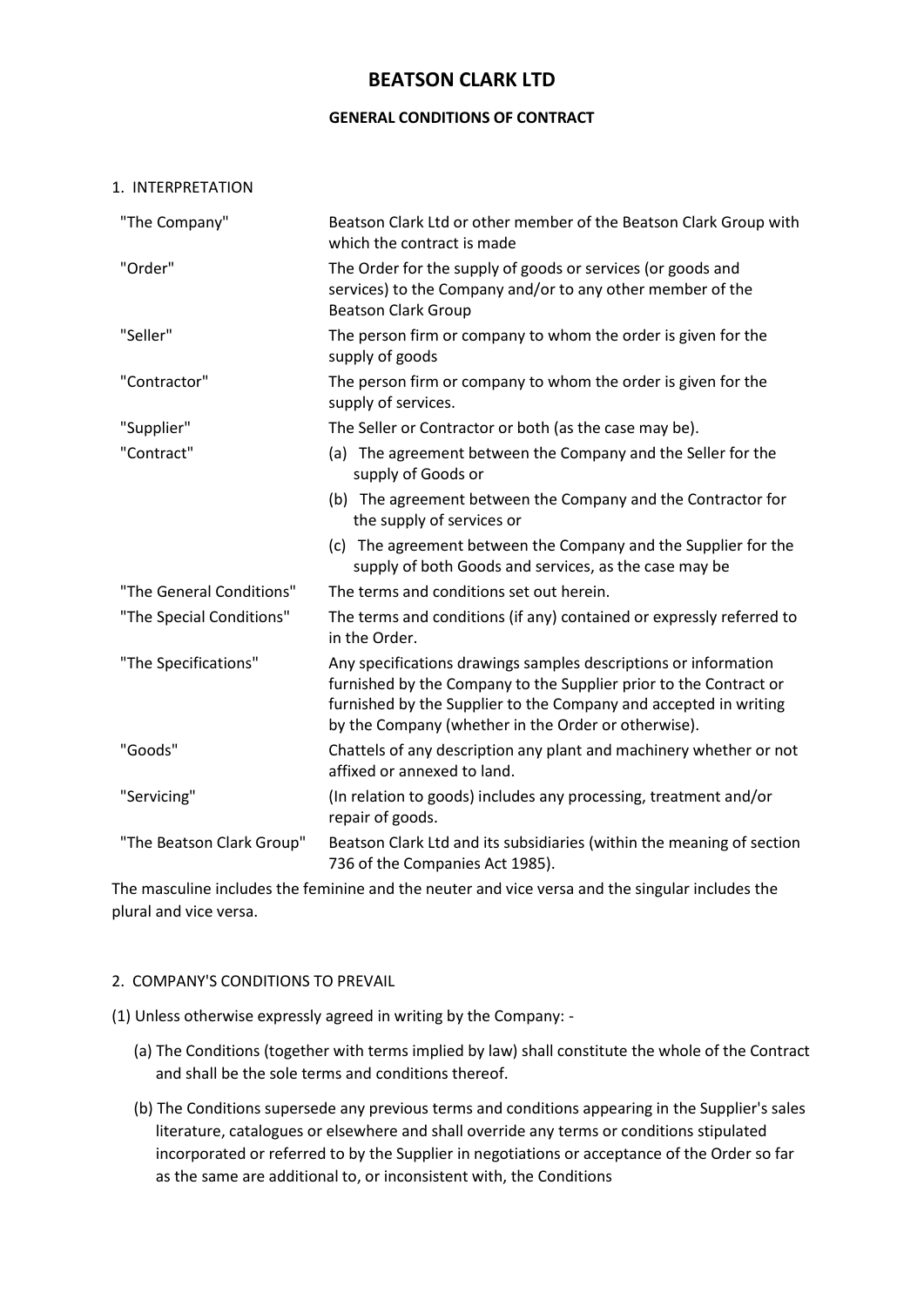or seek to limit or exclude liability of the Supplier, its agents or sub-contractors or its employees for any matters arising under or pursuant to the Contract whether such liability arises under the Conditions or by statute or common law.

- (2) In the event of any conflict between the Special Conditions and the General Conditions, the Special Conditions shall prevail.
- (3) Any written acceptance of the Order, or delivery of any of the Goods to which the Order relates, or supply of any of the services to which the Order relates by or on behalf of the Supplier shall constitute acceptance by the Supplier of the Contract.

## 3. VARIATION OF TERMS

No variation of the Contract or any of the Conditions shall become binding unless confirmed in writing by the Company.

## 4. PRICE

- (1) The price stated in the Contract is a fixed price and shall not be increased for any reason unless expressly agreed in writing between the Company and the Supplier.
- (2) The price specified in the Order, or otherwise in the Contract shall (unless the contrary is expressly stated therein) include all costs and charges of the Supplier for its due performance of the Contract and all its obligations thereunder.
- (3) Unless otherwise agreed, the Company shall pay the Suppliers invoices within 60 days after the end of the month of receipt, or if later, after acceptance of the Goods and/or service.
- (4) The Company shall be entitled to set off against any price any sums due to the Company by the Supplier on whatever account.

## 5. TIME

The time (if any) specified in the Contract for the supply of goods or services shall be of the essence of the Contract.

## 6. SELLERS TITLE

The property in the Goods including any components or raw materials incorporated in the Goods shall pass to the Company on delivery.

## 7. DELIVERY AND PACKAGING OF GOODS

- (1) The Seller shall be responsible for the delivery of the Goods to the Company at the place specified for delivery in the Order otherwise in the Contract (or, if none is specified at the Companys principal place of business) and all costs of carriage, insurance and freight shall be borne by the Seller.
- (2) The Company shall not be charged for packaging unless the Special Conditions otherwise expressly provide. If the Special Conditions do so provide then: -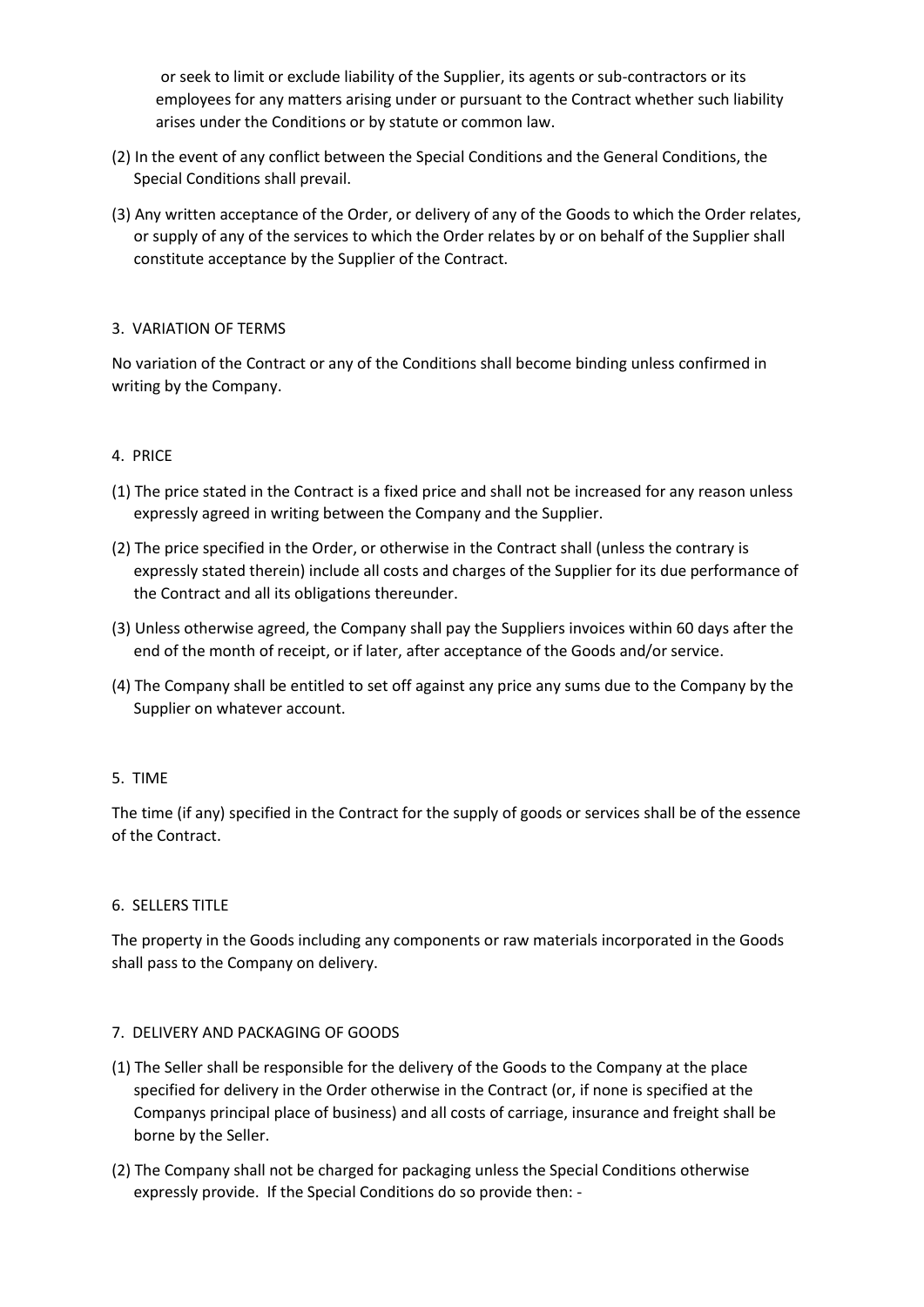- (i) Such charge shall be on terms that the Company is given full credit therefore on return of the packaging in good condition (fair wear and tear excepted) and
- (ii) The Companys delivery note or other receipt signed by or on behalf of the Seller shall be conclusive evidence that the packaging has been returned in good condition.

# 8. SPECIFICATIONS

- (1) All goods and services supplied pursuant to the Contract shall conform in all respects to the Specifications.
- (2) All such Goods shall be fit for the purposes for which at the time of the Contract the Company requires them and shall be fit for use in the countries in which the Goods (or any products made therefrom) are, at that time intended to be processed or sold and shall comply with any statutory or other regulations in force in those countries regarding the safety or standard of goods of that description. The company will, at the Sellers written request whether prior to the contract (or upon reasonable notice) at any time during the performance of the Contract notify the seller of the purposes and countries in question; and in the absence of such request the Seller shall be deemed to have notice thereof.
- (3) Any specification supplied by the Company to the Supplier in connection with the Contract together with all or any intellectual property therein remains the exclusive property of the Company. The Supplier shall not disclose or use any such specifications except to the extent that it becomes public knowledge through no fault of the Supplier or as required for the purpose of the Contract.
- (4) If the Goods or services are not in accordance with the Specification, the Company shall be entitled to cancel the Order and require repayment of any price paid or obtain equivalent goods or rectification from a suitable source, the costs being payable immediately on demand by the Supplier to the Company.

# 9. DEFECTIVE GOODS

If any goods shall fail to comply with the provisions of Condition 8, the Company may at its option return the same to the Seller at the Sellers risk and expense or retain the same and correct or endeavour to correct such defect at the Sellers expense. If the Company shall retain such goods and endeavour to correct such defect but it shall subsequently prove impracticable or uneconomic so to do, the Company shall remain entitled to return the same at the Sellers risk and expense. The foregoing right shall be without prejudice to any other right or remedy that the Company may have.

## 10. DEFECTIVE SERVICING

If the Servicing of any goods by the Contractor fails to conform to the Specifications or is otherwise defective then: -

- (a) If the defect can be properly and economically remedied within 7 working days, the Company shall at its option be entitled either to require the Contractor to remedy it as soon as possible or itself remedy the defect or procure it to be remedied at the Contractors expense.
- (b) If the defect cannot be properly and economically remedied within 7 working days, the Company shall be entitled to invoice the Goods to the Contractor at the full value of such Goods before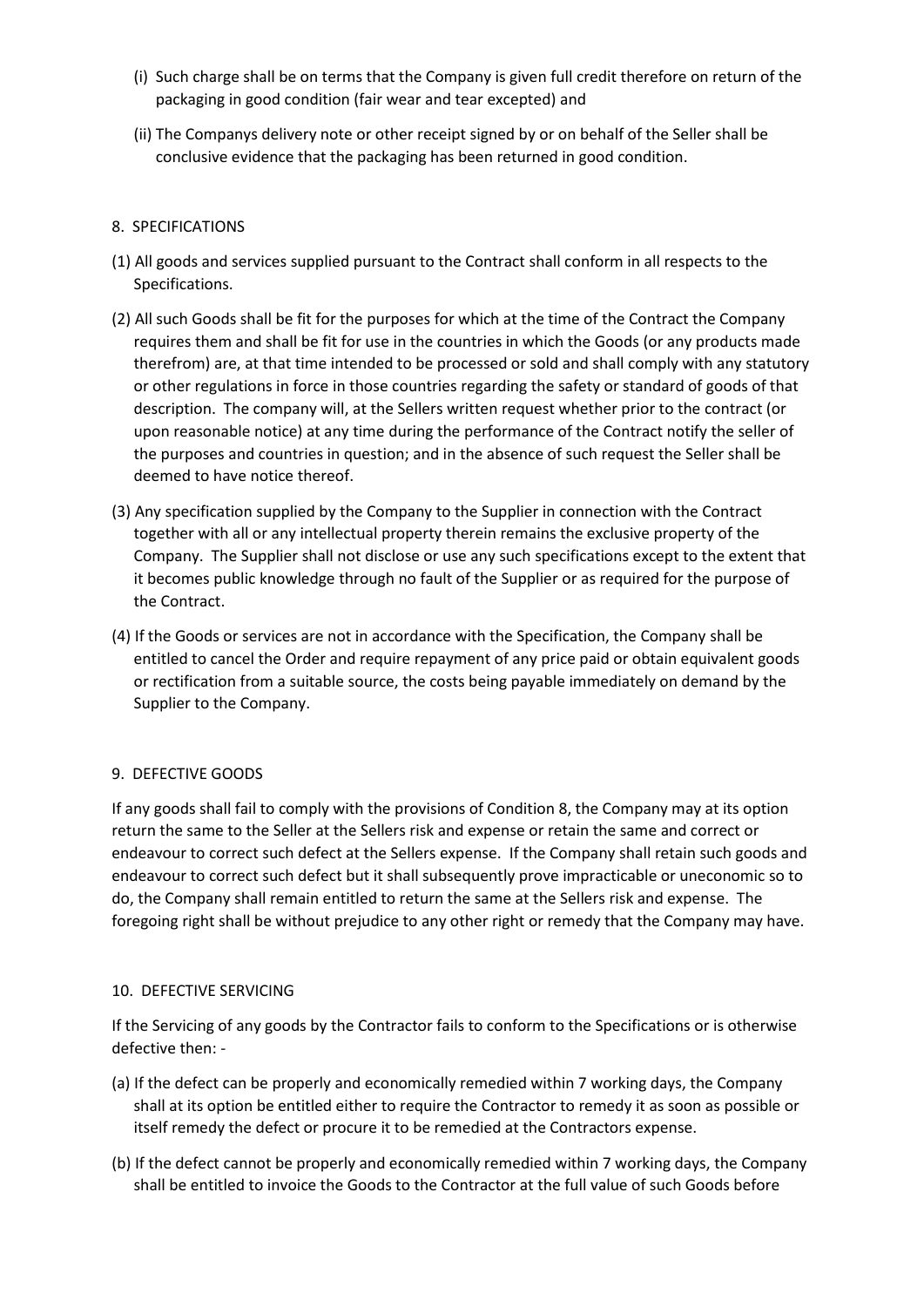Servicing, and upon payment in full of the amount of such invoice the goods shall become the property of the Contractor, but the Company shall not be liable for the safe custody thereof.

The foregoing rights shall be without prejudice to any other right or remedy that the Company may have.

### 11. (1) CONTRACTORS RISK

Goods despatched by the Company to the Contractor for Servicing shall remain from the time they leave the Companys premises until re-delivery as instructed by the Company at the absolute risk of the Contractor in regard to any loss or damage, except only inherent vice and fair wear and tear.

## (2) CONTRACTORS OBLIGATION TO INSURE

Further and without prejudice to the Contractors aforesaid responsibility the Contractor shall at its own cost insure all goods despatched to it by the Company from the time they leave the Companys premises until re-delivery as instructed by the Company for their full value against loss, damage or destruction resulting from any insurable risk (other than inherent vice and fair wear and tear) which can reasonably be contemplated as affecting the Goods. The Contractor shall if requested by the Company effect such insurance in their joint names. The Contractor shall upon request produce for the Companys inspection the policy of insurance and receipts for premiums.

#### (3) CONTRACTOR WORKING AT COMPANYS PREMISES

- (a) Where pursuant to the Contract the Contractor undertakes work at the premises of the Company or some other member of the Beatson Clark Group then before the commencement of any such work the Contractor shall:-
	- (i) Provide to the Company evidence of its insurance against Employers Liability and Public and products Liability in the form prescribed by the Company from time to time duly completed by or on behalf of the insurers and
	- (ii) Agree for the benefit of the Company and (if different) such other member of the Beatson Clark Group to be bound by the "Conditions Applicable to Contractors and sub-Contractors working at Beatson Clark Ltd" and deliver to the Company the duly completed forms of acknowledgement thereof (copies of which conditions and form are available on request
- (b) If the premises at which such work is undertaken are not the premises of Beatson Clark Ltd paragraph (a) (ii) of this condition shall apply as if the references therein and the conditions there mentioned to Beatson Clark Ltd were references to the Company or other the member of the Beatson Clark Group on whose premises they are.
- (c) If any Sub-Contractor engaged by the Contractor shall undertake any such work the Contractor shall procure that the Sub-Contractor agrees (for the benefit of the Company and, if different, the member of the Beatson Clark Group whose premises they are) to be bound by all the provisions of this paragraph (3) as if it were the Contractor and shall procure that the Sub-Contractor carries out its obligation hereunder.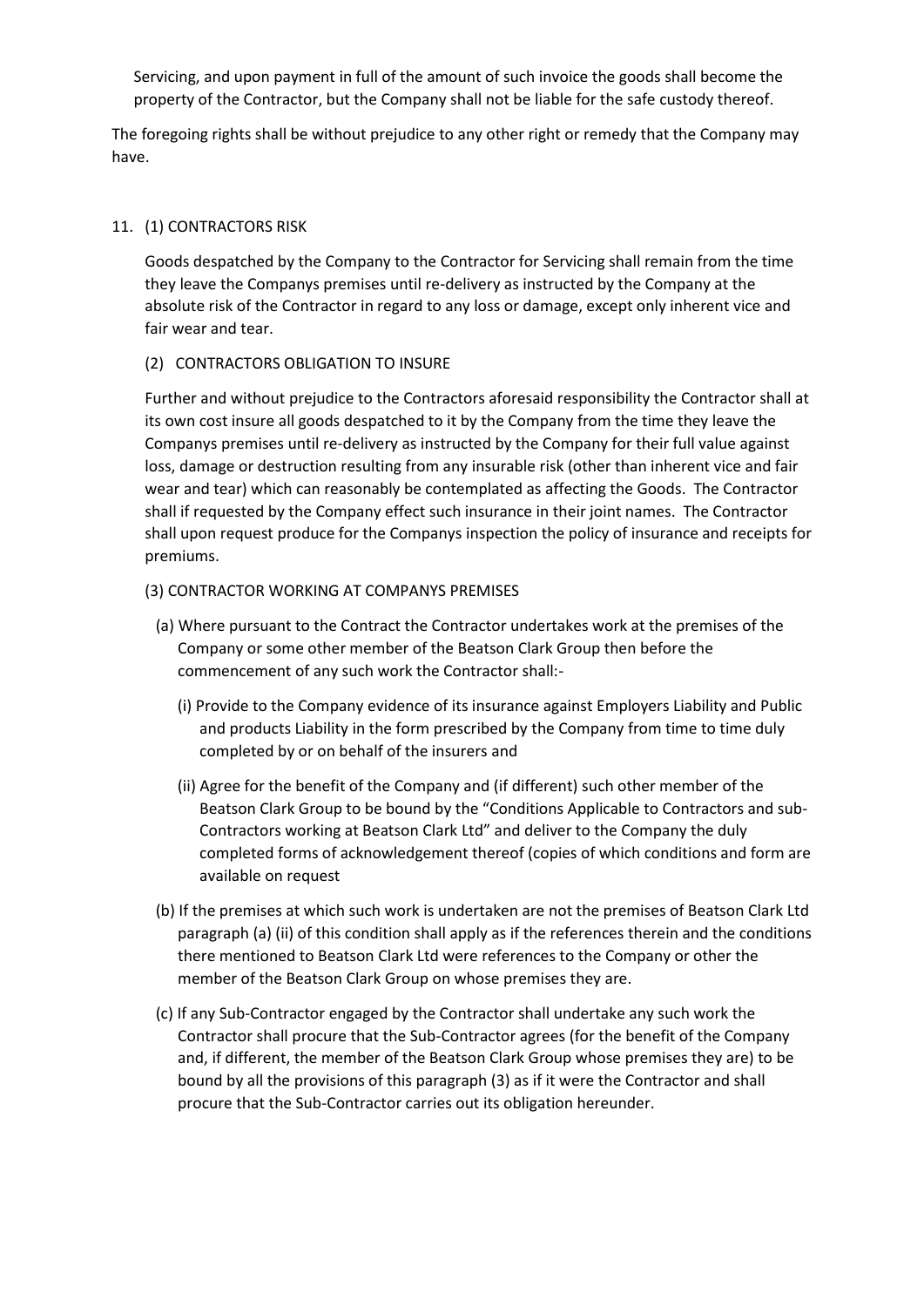## 12. INDEMNITY IN RESPECT OF INJURY TO PERSONS AND PROPERTY

The supplier agrees with the Company for the benefit of the Company and (if different) every other member of the Beatson Clark Group on whose premises work is undertaken by the Supplier or its Sub-Contractor to indemnify and keep indemnified the Company and every such other member of the Beatson Clark Group against any liability, loss, claim or proceedings whatsoever in respect of personal injury to or death of any person or any loss of or damage to property real or personal (including loss or damage suffered by the Company itself) howsoever arising whether directly or indirectly out of or in connection with the performance by the Supplier of the Contract or any defect in the Goods or services supplied thereunder by the Supplier or any breach by the Supplier of its obligation whether imposed by the Conditions or by law.

## 13. INFRINGEMENTS OF PATENTS ETC.

The Supplier shall indemnify and keep indemnified the Company against all actions, demands, costs claims and expenses for which the Company may become liable or incur by reason of any infringement or alleged infringement in any country of any letters, patent, registered design, trade mark, trade name or copyright by reason of the use or sale of Goods supplied by the Seller or by reason of the Servicing of goods by the Contractor or the use or sale of goods so serviced. The Supplier shall be responsible for determining that the Specifications will not cause any such infringement and accordingly the foregoing indemnity shall apply notwithstanding that the infringement or alleged infringement arises from the terms of the Specification.

## 14. FORCE MAJEURE

The Company may suspend for such period as it thinks fit or at its option may cancel the delivery of any undelivered balance of Goods and the supply of any services provided for in the Contract if the works of the Company or any other member of the Beatson Clark Group or any part of such works are temporarily or permanently closed down during the currency of the Contract, or the process of manufacture of the Company or such other member of the Beatson Clark Group is stopped, delayed or impeded by fire, flood explosion, strike, lockout, war, hostilities, civil disturbance, Government or other duly authorised demand, regulation or prohibition, or by force majeure or any other cause beyond the control of the Company. In such event, no liability shall attach to the Company by reason of such modification or cancellation of the Order.

# 15. INSTALMENT CONTRACTS

If the Contract provides for the delivery of the Goods by the Seller by instalments and the Seller makes default in delivery of any one or more instalments, the Company shall be entitled to treat the Contract as repudiated, without prejudice to any other right or remedy that the Company may have.

## 16. ASSIGNMENT AND SUB-CONTRACTING

The Contract shall be personal to the Supplier and the Supplier shall not assign or sub-contract the whole or any part of the Contract without the prior written consent of the Company. The giving of such consent shall not release the Supplier from any of its obligations under the Contract.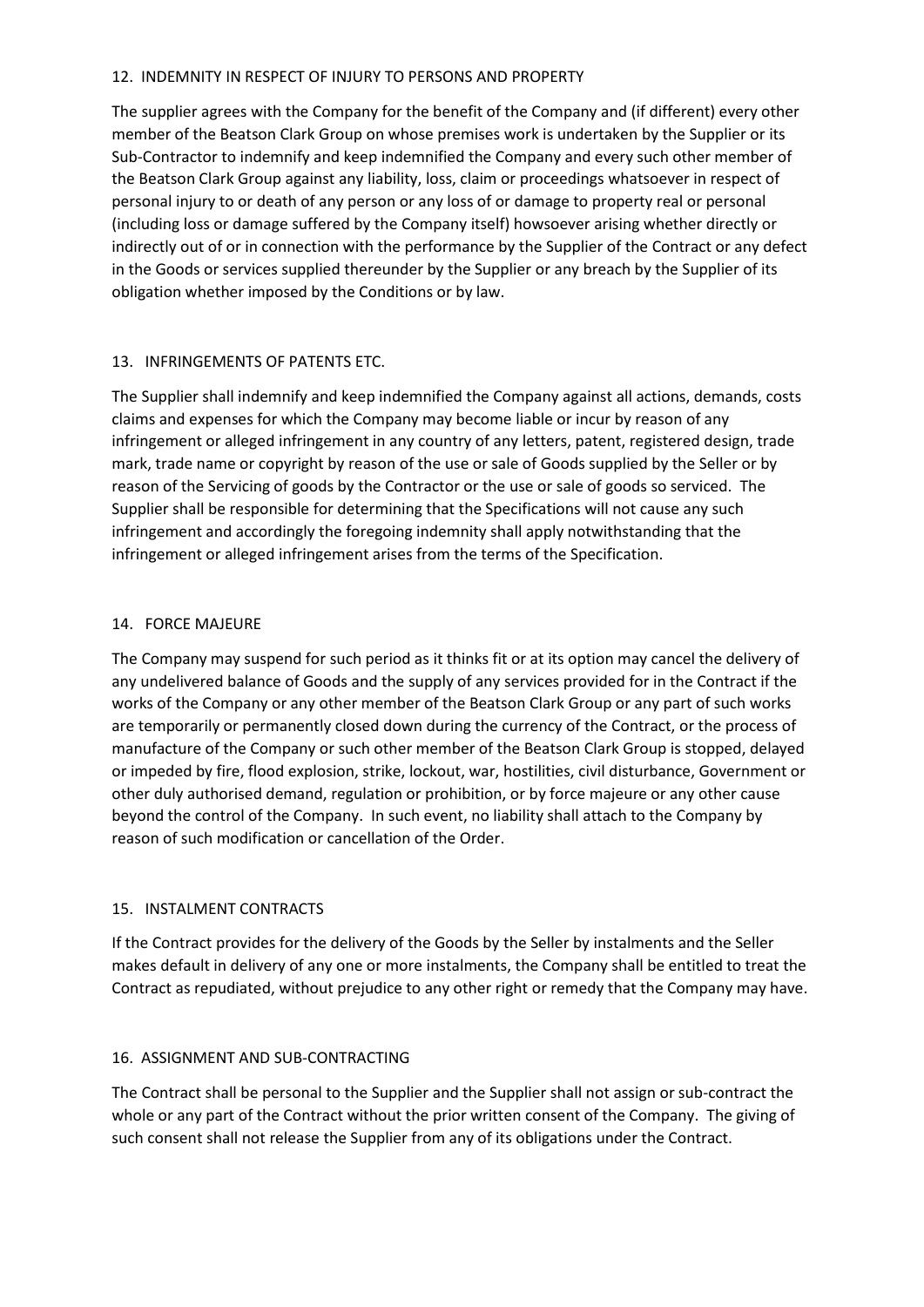# 17. INSPECTION OF GOODS OR SERVICES BEFORE DELIVERY

- (1) The Company shall at all responsible times during and after the manufacture, processing or preparation of Goods to be purchased from the Seller and at all reasonable times during and after the Servicing of goods to be serviced by the Contractor be entitled to inspect and test, on the premises of the Supplier or the premises of any Sub-Contractor of the Supplier, any of the Goods situated at such premises. The Supplier shall procure that any such sub-Contractor agrees to and permits inspection and testing of Goods in accordance with this condition.
- (2) If upon such inspection or testing the Goods do not correspond with the Specification or other provision of the Contract in description, quality, fitness or quantity, the Company shall thereupon be entitled at its option and without prejudice to any other right or remedy that the Company may have:-
	- (i) To treat the Contract as repudiated by the Supplier or
	- (ii) If the Contract is for the purchase of Goods, to reject such defective Goods and require the Seller either to remedy the defect or supply other goods in place of the defective goods
	- (iii) If the Contract is for the Servicing of goods to require the Contractor to remedy the defect or cause it to be remedied; and if the Contractor does not do so, or does not do so in 7 days, or if it is impracticable or uneconomic to remedy such defect, then the Company shall be entitled to invoice the same to the Contractor at the full value of such goods before Servicing, and in that event and upon payment in full of the amount of such invoice the goods shall become the property of the Contractor, but the Company shall not be liable for the safe custody thereof.
- (3) Failure of the Company to exercise its right to inspect and test Goods, or (if the Company does not inspect and test Goods) failure by the Company to exercise rights conferred upon it by paragraph (2) of this condition, before delivery of the goods or re-delivery of the serviced Goods shall not affect the rights of the Company under condition 9 or condition 10.
- (4) No such inspection or test nor any failure to exercise rights conferred on the Company by paragraph (2) of this Condition shall constitute or imply acceptance of the Goods or any of them.

## 18. INSOLVENCY ETC. OF SUPPLIER

If the Supplier becomes insolvent or being a body corporate has passed a resolution for its winding up (except when solely for the purpose of reconstruction) or has suffered an order for its compulsory winding-up to be made or has had a receiver appointed or, being an individual or partnership, has or have suspended payment of his or their debts in whole or in part or has or have entered into any composition or agreement with his or their creditors or has or have a receiving order made against him or them, then the Company shall be entitled forthwith either to terminate the Contract by note in writing to the Supplier or any other person in whom the Suppliers interest under the Contract has become vested or (at its option) by such notice in writing to suspend the Contract for so long as any of the aforesaid circumstances exist.

# 19. WAIVER OF BREACH

The Company shall not be prejudiced or restricted by any indulgence or forebearance extended to the Supplier and no waiver by the Company in respect of any breach shall operate as a waiver in respect of any other breach.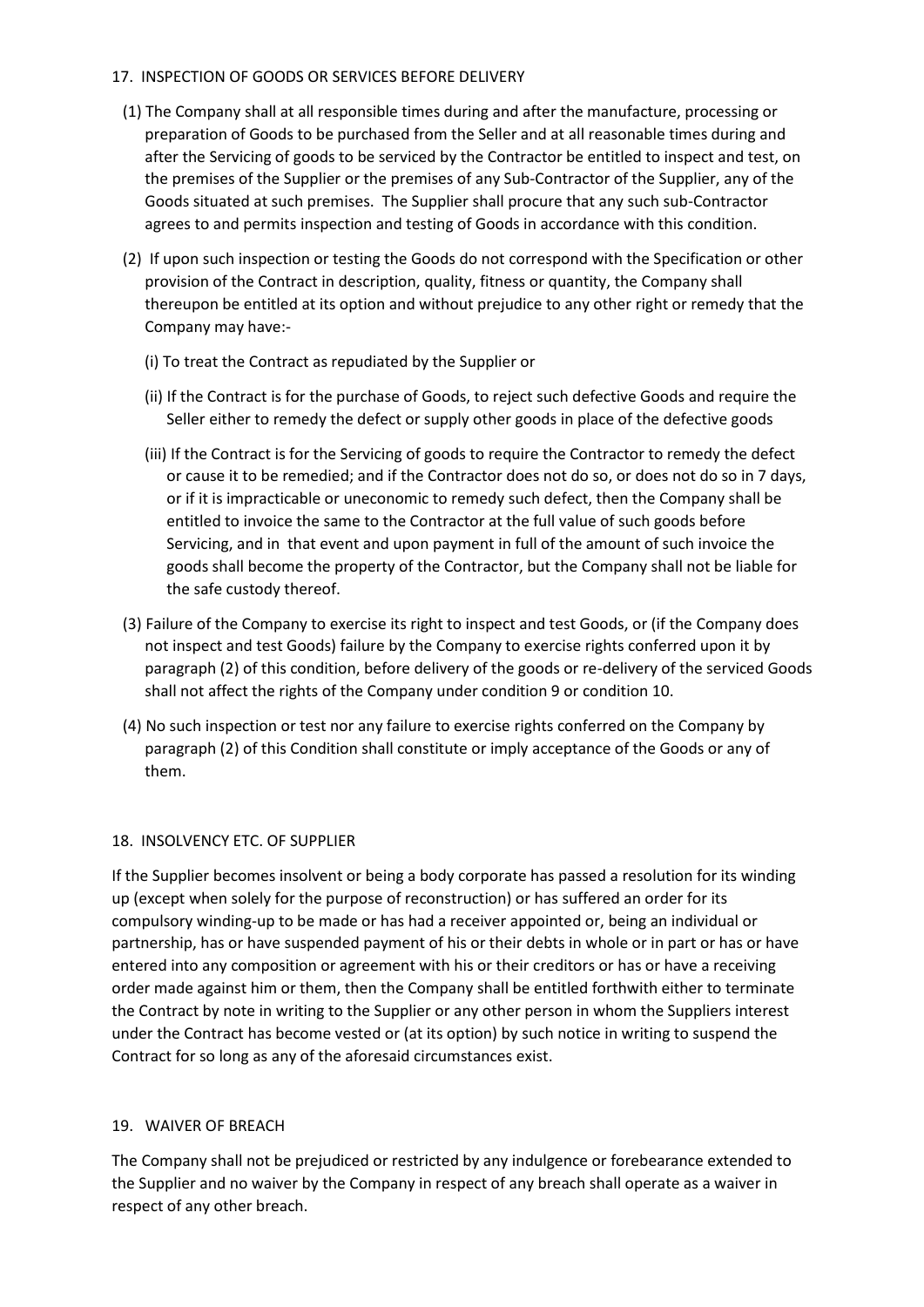## 20. CANCELLATION OR MODIFICATION BY THE COMPANY

- (1) If for any reason other than force majeure or other circumstance mentioned in Condition 14 or a breach of Contract by the Suppler, the Company wishes to cancel or modify the Order it shall by notice in writing to the Supplier, be at liberty to do so, but in doing so will take over and pay at the agreed price for any Goods the manufacture or Servicing of which is completed in accordance with the terms of the Contract.
- (2) In relation to raw materials not processed but which are established to the satisfaction of the Company to have been irrevocably allocated by the Supplier for the purpose of the Contract, the Company will on cancellation use its reasonable endeavours to assist the Supplier to dispose of such raw materials by alternative use, disposal on the open market or (if the Company so agrees) by the Company purchasing such raw materials at their then current market value.
- (3) Save as herein expressly provided, no obligation or liability shall attach to the Company by reason of such cancellation.

## 21. CONFIDENTIALITY

The Supplier, its sub-Contractors (if any) and their respective servants and agents shall during the performance of the Contract and at all times thereafter keep confidential and not, except so far as necessary in the due performance of the Contract, disclose to any person, any trade secret or manufacturing process of the Company or any other member of the Beatson Clark Group or any confidential information concerning the business or finances of the Company or any other member of the Beatson Clark Group or any of its or their dealings, transactions and affairs which may come to the Suppliers or its sub-Contractors knowledge during the performance of the Contract or in any negotiation therefor.

## 22. RIGHTS AND REMEDIES OF COMPANY

- (1) If the Supplier fails to comply with any of these Conditions or otherwise commits any breach of the Contract, then (whether or not the Goods or services or any part of them have been accepted by the Company) the Company shall be entitled to any, or (so far as not mutually exclusive) to any one or more of the following remedies, namely to:
	- (a) Rescind the Contract.
	- (b) Return to the Seller the Goods or any part thereof, at the Sellers expense.
	- (c) Require the Seller at the Sellers expense to replace, repair or reinstate the Goods so that they comply with the terms of the Contract
	- (d) Refuse, without any liability to the Seller, to accept any further deliveries or instalments of the Goods or any part thereof.
	- (e) Carry out at the Sellers expense such work as may be necessary or expedient to make the Goods or any part thereof comply with the terms of the Contract.
	- (f) Carry out at the Contractors expense such work as may be necessary or expedient to complete the Services (whether to Goods or otherwise) to which the Contract relates
	- (g) Claim such damages as the Company may have sustained or may sustain in consequence of any breach of Contract on the part of the Supplier.